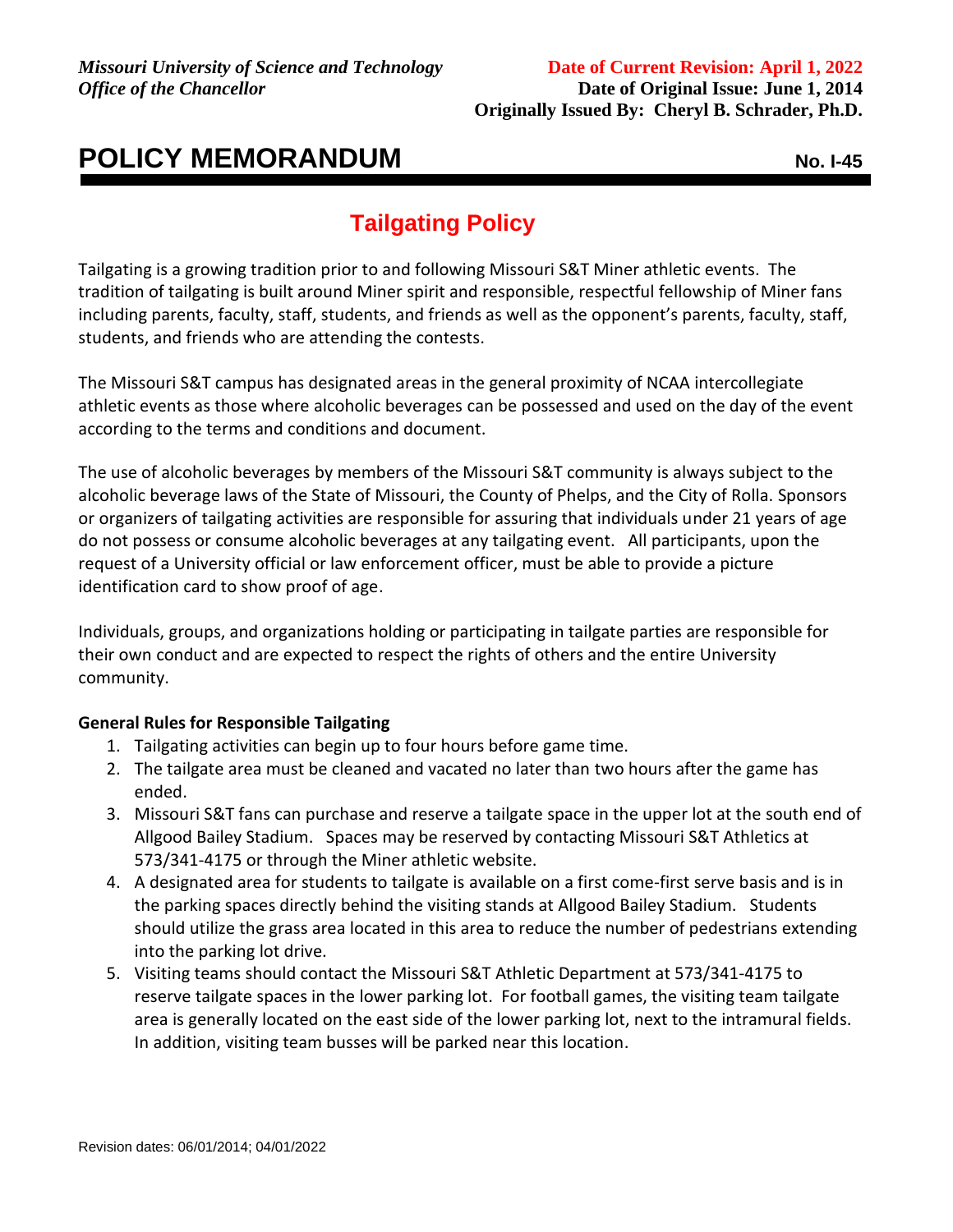- 6. A limited number of RV spaces are available in the upper lot at the south end of Allgood Bailey Stadium and in the lower lot next to the Student Rec Center. RV spaces may be purchased and reserved by contacting the Missouri S&T Athletic Department or on the Miner athletic website. All other RVs must park at Innovation Park located west of Allgood Bailey Stadium. Guests that need to park overnight must contact University Police 573/341-4300 for preapproval. The availability of RV space is subject to change based on campus events. Guests staying overnight should download the mass notification messaging tool by texting MinerEvent to 78015. RVs traveling for the visiting team will be parked at Innovation Park located west of Allgood Bailey Stadium.
- 7. Grills (propane or otherwise) must never be left attended Grills on trailers may not be driven onto green spaces or block the drive lanes in the parking lots. Hot coals must be doused with water prior to the start of the event and properly disposed of to prevent fires. Fire pits and open fires are not allowed.
- 8. No parking on sidewalks or on green spaces. An appropriate permit must be displayed for any vehicle parking in a Disabled Permit space. Failure to provide an appropriate permit may result in a parking citation or towing at the owner's expense.
- 9. No glass containers are allowed.
- 10. All trash must be disposed in appropriate trash receptacles. Failure to clean up may result in a revocation of tailgating privileges.
- 11. Due to limited parking space, individuals tailgating may only use one parking space per vehicle.
- 12. Groups or entities should contact Missouri S&T Athletics at 573/341-4175 to reserve larger areas for tailgate activities. Athletics will work with University Police to ensure space is available and if so, will block off the area accordingly. If space is not available, alternative locations may be identified.
- 13. Kegs, beer balls, or any other container intended for the bulk distribution of alcoholic beverages, as well as funnels, bongs or any other device intended to increase alcohol consumption, or any activity that requires participants to drink alcohol, is prohibited.
- 14. Household furniture intended for interior use such as couches, chairs, and coffee tables are prohibited in parking lots and tailgate areas.
- 15. Missouri S&T, Miner Athletics, and the Missouri S&T Police Department reserve the right to refuse service to anyone at any time. Abusive or disruptive behavior will not be tolerated, and inappropriate behavior will result in the permanent loss of all parking and tailgating privileges. Disciplinary action may also be taken against Missouri S&T students, faculty, or staff members participating in behaviors that violate the UM collected rules.
- 16. Any person damaging University property will be responsible for the cost of repairs; including damages to grass from cooking materials or sprinkler head damage.
- 17. The sale of food and/or beverages, or any other product is prohibited without written approval from the Miner Athletics Department. Any approved commercial activity must also be in compliance with Policy I-92.
- 18. Do not remove or move any barricades, barrels, parking cones, police tape, or other traffic/parking control devices. All signs and instructions for parking lots must be obeyed and followed. Failure to follow may result in revocation of parking and tailgating privileges.